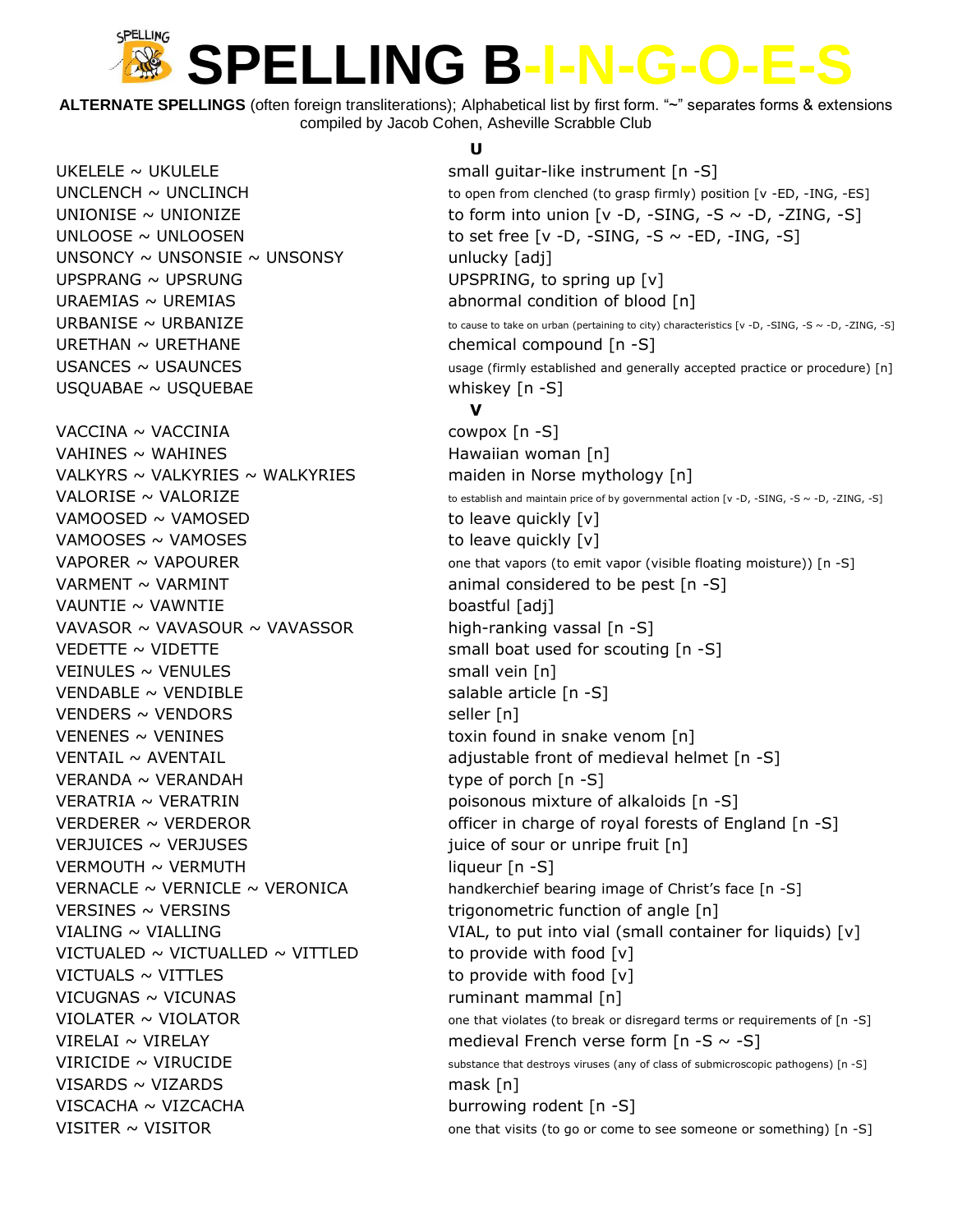#### SPELLING **SPELLING B-I-N-G-O-E-S** Ale

**ALTERNATE SPELLINGS** (often foreign transliterations); Alphabetical list by first form. "~" separates forms & extensions compiled by Jacob Cohen, Asheville Scrabble Club

| VITALISE ~ VITALIZE                                                            | to give life to [v -D, -SING, -S $\sim$ -D, -ZING, -S]                                            |
|--------------------------------------------------------------------------------|---------------------------------------------------------------------------------------------------|
| VITAMIN ~ VITAMINE                                                             | any of various organic substances essential to proper nutrition [n -S]                            |
| VIVERID $\sim$ VIVERRID                                                        | any of family of small carnivorous mammals [n -S]                                                 |
| VOCALISE $\sim$ VOCALIZE                                                       | to produce with voice $[v -D, -SING, -S \sim -D, -ZING, -S]$                                      |
| VODOUNS ~ VOUDONS ~ VOUDOUNS                                                   | vodun (primitive religion of West Indies [n]                                                      |
| VOGUEING ~ VOGUING                                                             | VOGUE, to imitate poses of fashion models [v]                                                     |
| VOLUMISE ~ VOLUMIZE                                                            | to give body to (hair) [v -D, -SING, -S $\sim$ -D, -ZING, -S]                                     |
| VOTABLE $\sim$ VOTEABLE                                                        | capable of being voted on [adj]                                                                   |
| VOTARESS $\sim$ VOTRESS                                                        | female votary (person who is bound by religious vows) [n -ES]                                     |
|                                                                                | W                                                                                                 |
| WABBLED $\sim$ WOBBLED                                                         | to move unsteadily [v]                                                                            |
| WABBLES $\sim$ WOBBLES                                                         | to move unsteadily [v]                                                                            |
| WACKOES $\sim$ WHACKOES                                                        | wacky (very irrational) person [n]                                                                |
| WADABLE $\sim$ WADEABLE                                                        | capable of being passed through by wading (to walk through water) [adj]                           |
| WADMAALS ~ WADMALS ~ WADMELS ~ WADMOLLS ~ WADMOLS                              | thick woolen fabric [n]                                                                           |
| WAESUCK $\sim$ WAESUCKS                                                        | used to express pity [interj]                                                                     |
| WAGONED $\sim$ WAGGONED                                                        | to convey by wagon (four-wheeled, horse-drawn vehicle) [v]                                        |
| WAGONER $\sim$ WAGGONER                                                        | one who drives wagon [n -S]                                                                       |
| WAGONING $\sim$ WAGGONING                                                      | to convey by wagon (four-wheeled, horse-drawn vehicle) [v]                                        |
| WAHCONDA $\sim$ WAKANDA                                                        | supernatural force in Sioux beliefs [n -S]                                                        |
| WAMEFOU $\sim$ WAMEFUL                                                         | bellyful [n -S]                                                                                   |
| WAMMUSES $\sim$ WAMUSES                                                        | heavy outer jacket [n]                                                                            |
| WANGANS ~ WANGUNS ~ WANIGANS ~ WANNIGANS supply chest used in logging camp [n] |                                                                                                   |
| WANNABE $\sim$ WANNABEE                                                        | one who aspires to be like someone else [n -S]                                                    |
| WARRAGAL $\sim$ WARRIGAL                                                       | dingo (wild dog of Australia) [n -S]                                                              |
| WASTERY~ WASTRIE ~ WASTERIE                                                    | wastry (reckless extravagance) [n -RIES] $\sim$ -S $\sim$ -S]                                     |
| WATAPES $\sim$ WATTAPES                                                        | thread made from roots of various trees [n]                                                       |
| WEASANDS ~ WEASONS ~ WESSANDS ~ WEAZANDS ~ WIZZENS                             | throat $[n]$                                                                                      |
| WEASELY $\sim$ WEASELLY                                                        | resembling weasel (small carnivorous mammal) [adj]                                                |
| WEENIES $\sim$ WEINIES $\sim$ WEINERS $\sim$ WIENERS                           | frankfurter [n]                                                                                   |
| WEIGELA $\sim$ WEIGELIA                                                        | flowering shrub [n -S]                                                                            |
| WELCHED $\sim$ WELSHED                                                         | to fail to pay debt [v]                                                                           |
| WELCHER $\sim$ WELSHER                                                         | one that fails to pay debt [n -S]                                                                 |
| WELCHES $\sim$ WELSHES                                                         | to fail to pay debt $[v]$                                                                         |
| WELCHING $\sim$ WELSHING                                                       | to fail to pay debt $[v]$                                                                         |
| WELDERS $\sim$ WELDORS                                                         | one that welds (to join by applying heat) [n]                                                     |
| WENDIGO $\sim$ WINDIGO                                                         | evil demon in Algonquian mythology [n -S or -ES]                                                  |
|                                                                                | WEREGILD ~ WERGELD ~ WERGELT ~ WERGILD price paid for taking man's life in Anglo-Saxon law [n -S] |
| WEREWOLF $\sim$ WERWOLF                                                        | person capable of assuming form of wolf (carnivorous mammal) [n -LVES]                            |
| WESKITS $\sim$ WAISTCOATS                                                      | vest[n]                                                                                           |
| WHAPPER $\sim$ WHOPPER                                                         | something unusually large [n -S]                                                                  |
| WHATSIS $\sim$ WHATSIT                                                         | something whose name is unknown or forgotten $[n - SISES \sim S]$                                 |
| WHIDAHS $\sim$ WHYDAHS                                                         | African bird [n]                                                                                  |
| WHIMSEYS $\sim$ WHIMSIES                                                       | whim (impulsive idea) [n]                                                                         |
| WHINGEING $\sim$ WHINGING $\sim$ WHINING                                       | to utter plaintive, high-pitched sound [v]                                                        |
| WHINGERS $\sim$ WHINERS                                                        | one that whinges (to whine (to utter plaintive, high-pitched sound)) [n]                          |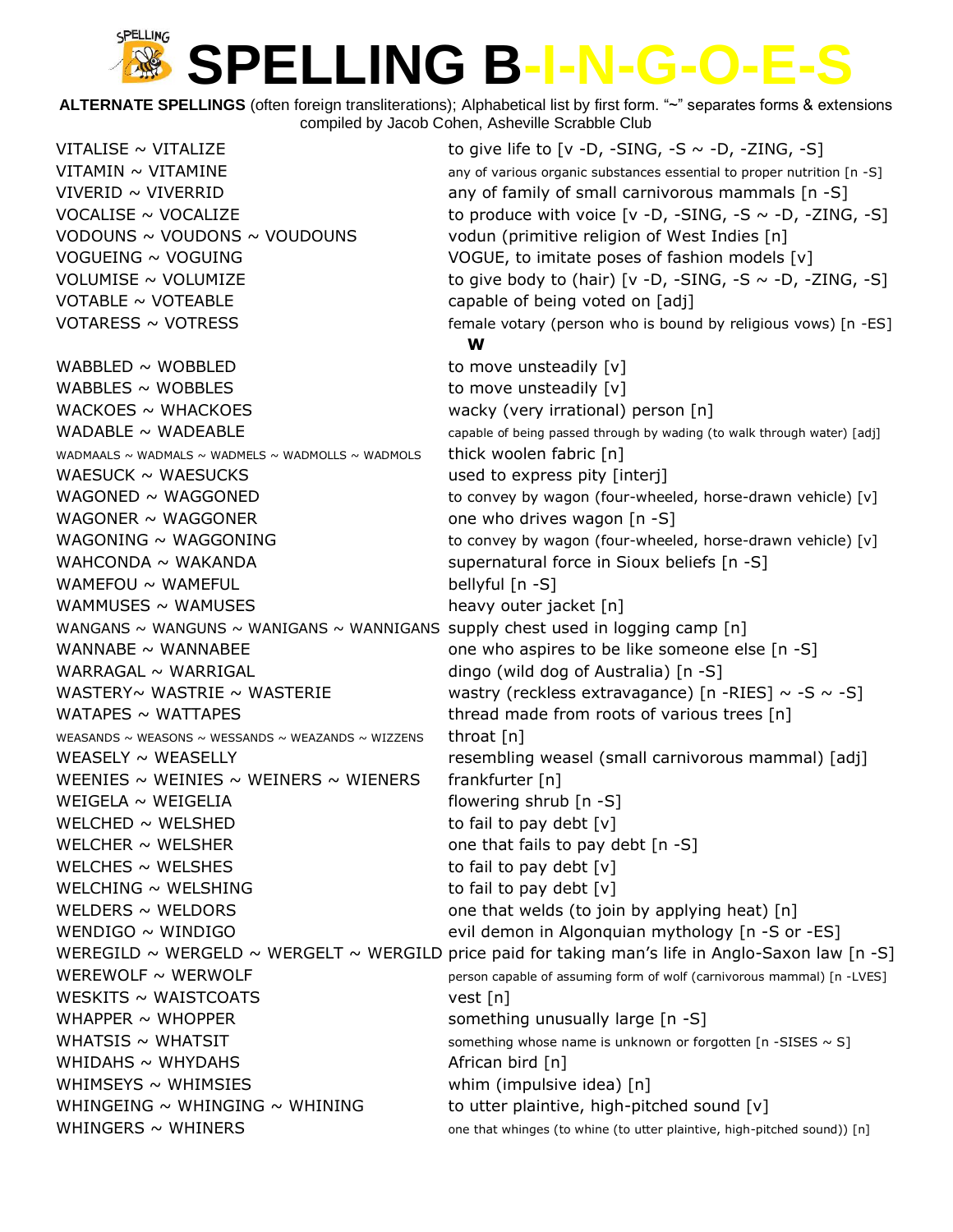## SPELLING **SPELLING B-I-N-G-O-E-S**

**ALTERNATE SPELLINGS** (often foreign transliterations); Alphabetical list by first form. "~" separates forms & extensions compiled by Jacob Cohen, Asheville Scrabble Club

WHITRACK  $\sim$  WHITTRET weasel  $[n -S]$  $WHOOMPHS \sim WHOOMPS$  sudden loud sound [n] WHOOPEE  $\sim$  WHOOPIE boisterous fun [n -S] WHOOSHED  $\sim$  WOOSHED to move with hissing sound  $[v]$ WHOOSHES  $\sim$  WOOSHES to move with hissing sound  $[v]$  $WICKAPES \sim WICOPIES$  flowering shrub [n] WICKIUPS  $\sim$  WICKYUPS  $\sim$  WIKIUPS  $\sim$  American Indian hut [n]  $WIDGEONS \sim WIGEONS$  river duck [n] WILDING  $\sim$  WILDLING  $\sim$  wild plant or animal [n -S] WILLIWAU  $\sim$  WILLIWAW  $\sim$  WILLYWAW violent gust of cold wind [n -S]  $WISTARIA \sim WISTERIA$  flowering shrub [n -S] WIVERNS ~ WYVERNS two-legged dragon [n] WOADWAX ~ WOODWAX ornamental shrub [n -ES] WOMERAS ~ WOMMERAS ~ WOOMERAS device used to propel spears  $[n]$  $WOOLENS \sim WOOLLENS$  fabric made of wool [n] WOOLIES ~ WOOLLIES WOOLLY, garment made of wool [n] WORSETS ~ WORSTEDS woolen yarn [n] WOULDEST  $\sim$  WOULDST WRACKED  $\sim$  WRECKED to cause ruin of [v] WRACKING  $\sim$  WRECKING to cause ruin of  $[v]$ XYLIDIN ~ XYLIDINE chemical compound [n -S] YACKING  $\sim$  YAKKING to chatter (to talk rapidly and trivially) [v] YAMALKA ~ YAMULKA ~ YARMELKE ~ YARMULKA ~ YARMULKE skullcap worn by Jewish men [n -S] YASHMACS  $\sim$  YASHMAKS  $\sim$  YASMAKS veil worn by Muslim women [n] YAUPONS ~ YOUPONS evergreen shrub [n]  $YEALINGS \sim YEELINGS$   $person of same age [n]$  $YEARNING \sim YENNING$  to have strong or deep desire  $[v]$ YESHIVA ~ YESHIVAH orthodox Jewish school [n -S] YESHIVAS ~ YESHIVOT YESHIVA, orthodox Jewish school [n] YODELED ~ YODELLED YODEL, to sing with fluctuating voice [v] YODELING ~ YODELLINGS ~ YODLING to sing with fluctuating voice  $[v]$ 

ZABAIONE ~ ZABAJONE dessert resembling custard [n -S] ZAFFARS  $\sim$  ZAFFERS  $\sim$  ZAFFIRS  $\sim$  ZAFFRES blue ceramic coloring [n]  $ZAIDEHS \sim ZAIDIES$  grandfather [n] ZAMARRA ~ ZAMARRO  $\sim$  2001 sheepskin coat  $[n - S \sim -S]$  $ZAMINDAR \sim ZEMINDAR$   $\qquad \qquad$  tax collector in precolonial India [n -S]

WILLYARD ~ WILLYART WILLYART willful (bent on having one's own way) [adj]  $WISHING \sim WISSING$  to feel impulse toward attainment or possession of something [v] WOOLIER  $\sim$  WOOLLIER WOOLLY, consisting of or resembling wool [adj] WOOLIEST  $\sim$  WOOLLIEST WOOLLY, consisting of or resembling wool [adj]  $2^{nd}$  person singular past tense of will (to decide upon) [v] **X Y** YODELERS  $\sim$  YODLERS  $\sim$  YODLERS  $\sim$  700  $\sim$  700  $\sim$  700  $\sim$  700  $\sim$  700  $\sim$  700  $\sim$  700  $\sim$  700  $\sim$  700  $\sim$  700  $\sim$  700  $\sim$  700  $\sim$  700  $\sim$  700  $\sim$  700  $\sim$  700  $\sim$  700  $\sim$  700  $\sim$  700  $\sim$  700  $\sim$  7 YOGHOURTS  $\sim$  YOGHURTS  $\sim$  YOGOURTS  $\sim$  YOGURTS food made from milk [n] YONKERS ~ YOUNKERS young gentleman [n] **Z**